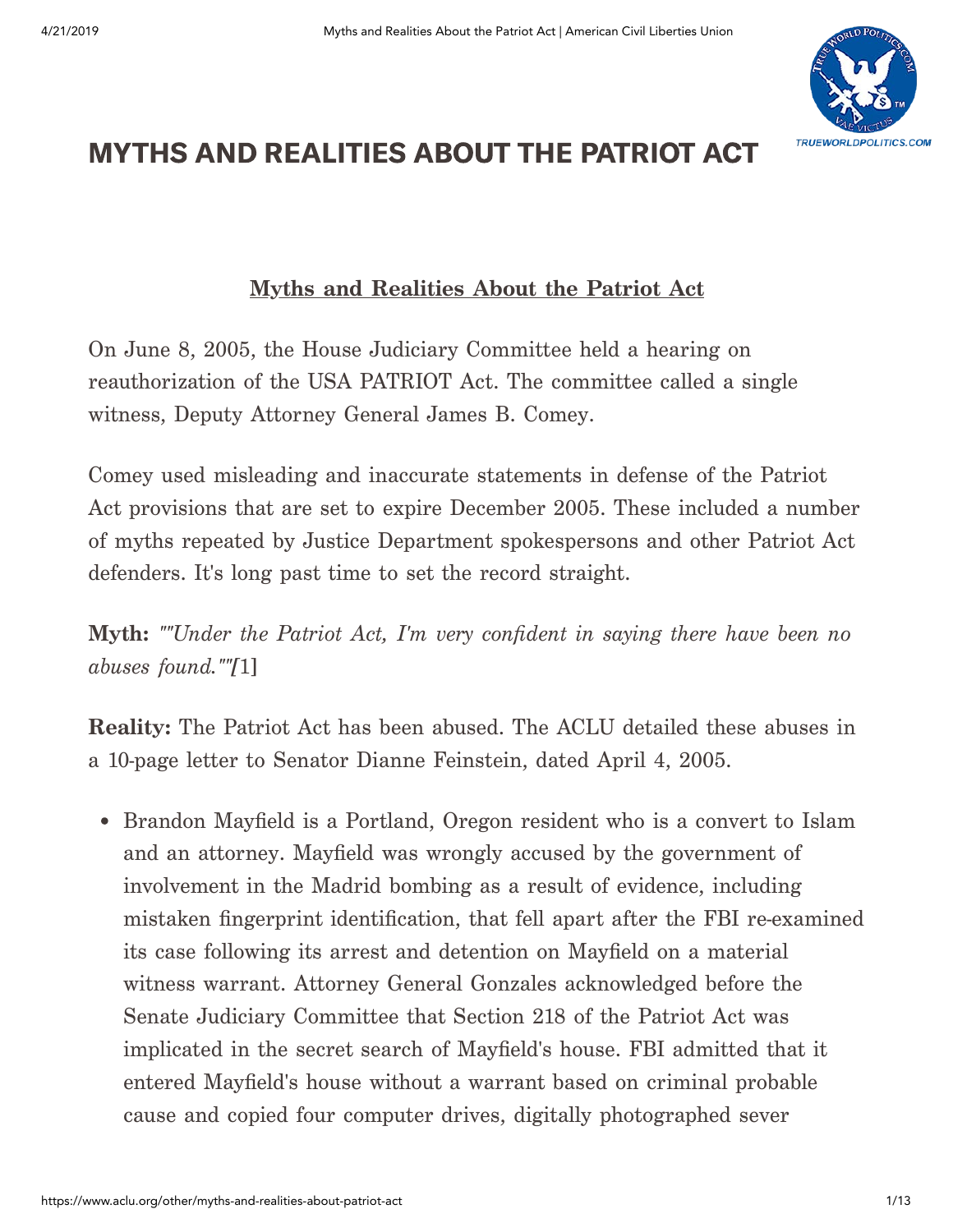documents, seized ten DNA samples and took approximately 335 digital photographs of Brandon Mayfield's home.

Tariq Ramadan is regarded by many as Europe's leading moderate Muslim intellectuals. Time Magazine named Ramadan among the Top 100 Innovators of the 21st Century. The government revoked Ramadan's visa to teach at the University of Notre Dame under Section 411 of the Patriot Act, which permits the government to exclude non-citizens from the country if in the government's view they have ""used [their] position of prominence to endorse or espouse terrorist activity or to persuade others to support terrorist activity."" Consequently, an individual who discusses politics that a terrorist organization may adopt as its own viewpoints may be excluded from the United States, even if the individual does not support terrorist activity. As such, the government can essentially use this provision to deny admission to those whose political views it disfavors. There is no doubt that Ramadan uses his position of prominence to espouse his political beliefs. Notably, Ramadan, who denounces the use of violence in the name of Islam, had already been granted a visa after undergoing an extensive security clearance process and had previously been permitted to enter the country on numerous occasions.

A number of other examples are also listed in the ACLU's letter. The Justice Department largely confirmed the substance of these examples in its response to the ACLU letter, dated April 26, 2005, while denying that the examples listed were ""abuses."" The Office of Inspector General of the Department of Justice is actively investigating the Brandon Mayfield case.

The extent of Patriot Act abuse is still unknown because of excessive secrecy enshrouding its use. For example, both special document FBI document snoop orders, called ""national security letters,"" (expanded by section 505 of the Patriot Act) and Foreign Intelligence Surveillance Act (FISA) document orders (expanded by section 215 of the Act), include permanent ""gag"" provisions. These automatic secrecy orders prohibit recipients from telling anyone they have received the order or letter to produce documents that include their customers' private information.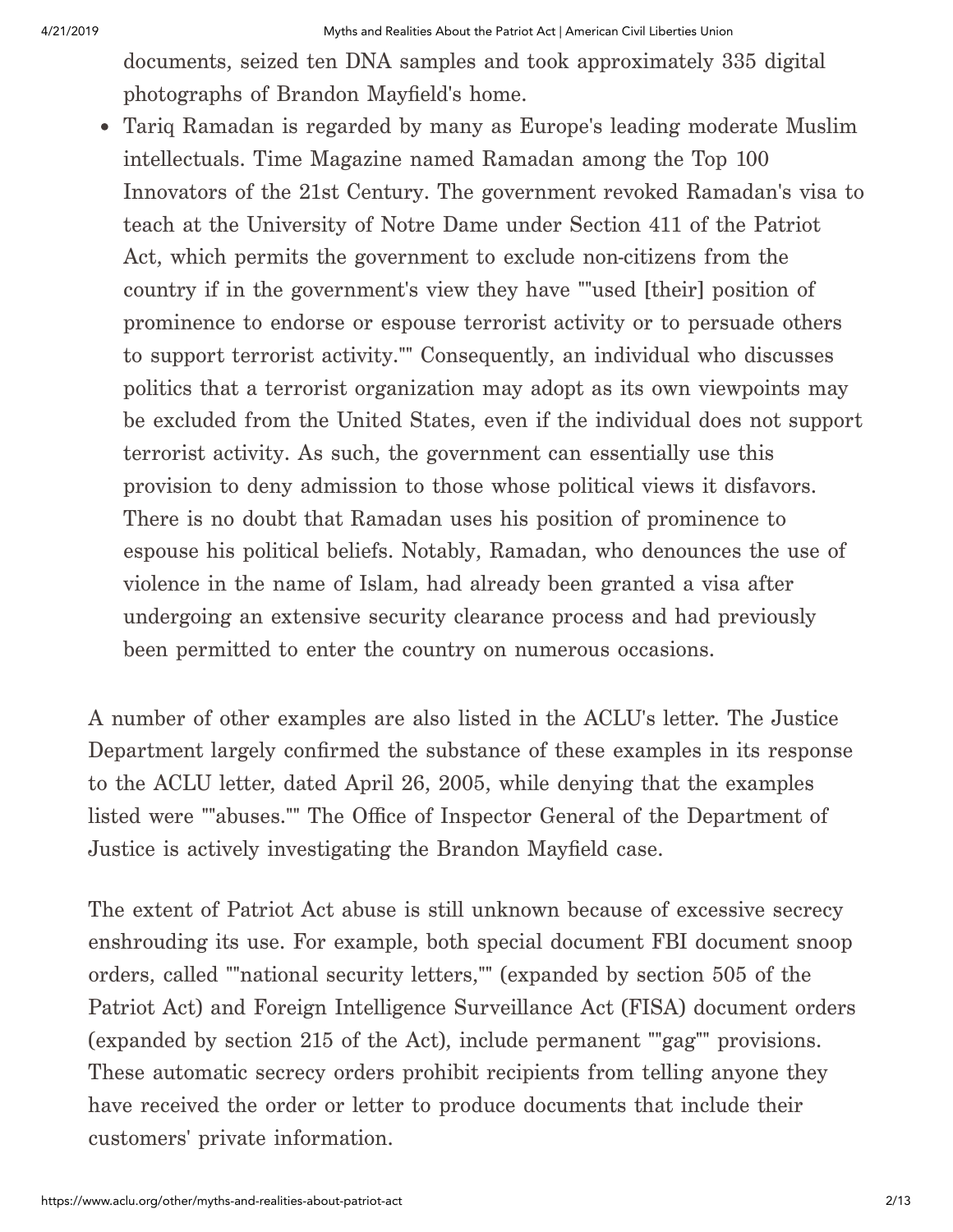Myth: *The Patriot Act simply ""updated the tools of law enforcement to match the technology used by the terrorists and criminals today.""* [2]

Reality: The Patriot Act ""updated"" surveillance powers - but failed to ""update"" the checks and balances needed to ensure those surveillance powers include proper judicial oversight.

For example, a roving wiretap follows the target of the surveillance from telephone to telephone. Because there is a greater potential for abuse using roving wiretaps compared to traditional wiretaps, which apply to a single telephone, Congress insisted on important privacy safeguards when, prior to the Patriot Act, it first approved this ""updated"" surveillance power for criminal investigations. Section 206 of the Patriot Act created roving wiretaps in Foreign Intelligence Surveillance Act (FISA) investigations. Section 206 erodes the basic constitutional rule of particularization by allow the government to obtain ""roving wiretaps"" without empowering the court to make sure that the government ascertain that the conversations being intercepted actually involve a target of the investigation.

Section 206 also created ""John Doe"" roving wiretaps - wiretaps that need not specify a target or a device such as a telephone.

The failure to include an ascertainment requirement, and the failure to require naming either a target or a device, is what is controversial about section 206 of the Patriot Act. Congress ""updated"" the surveillance power, but didn't update the safeguards.

Another example is the use of ""pen registers"" and ""trap and trace"" devices to track detailed information about Internet use. Telephone pen/trap orders, as they are known, permit the government to obtain a list of telephone numbers for incoming or outgoing calls with a court order not based on probable cause. However, Internet addressing information reveals much more detail, such as the specific web pages viewed or search terms entered into a search engine. When Congress expanded the government's power to get pen/trap orders for Internet communications in the Patriot Act, however, these differences between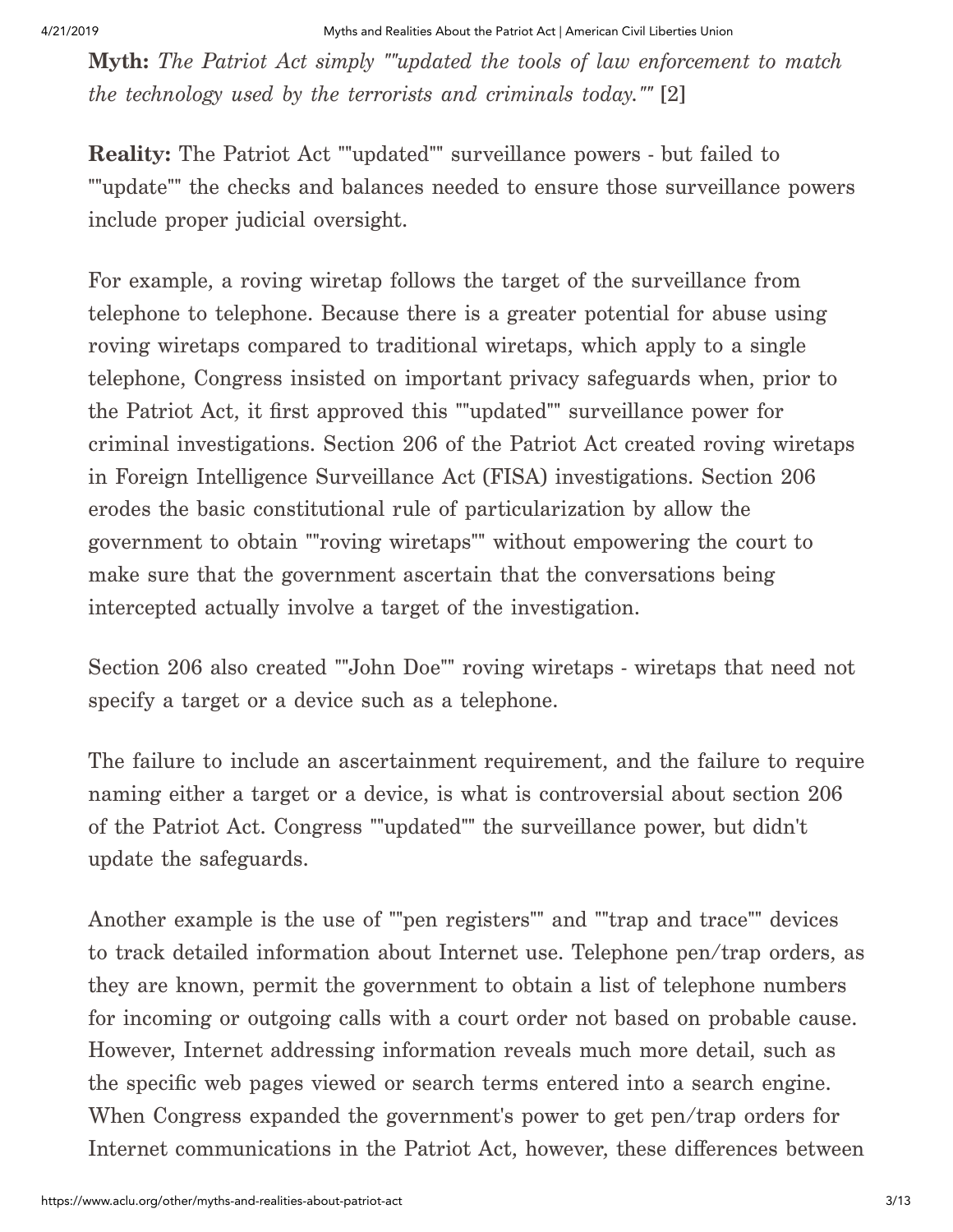telephone and Internet communications were ignored. Congress failed to specify rules to ensure that the privacy of ordinary Americans web surfing and e-mail habits were protected.

Again, Congress updated the surveillance powers, but not the safeguards.

Myth: *The Patriot Act is ""mostly taking what we can do to track drug dealers and thugs and give those tools to people tracking spies and terrorists.""* [3]

Reality: This statement is both inaccurate and misleading. Most of the Patriot Act is not all related to this concept. Before the Patriot Act, the government could use the same tools, such as wiretapping or using grand jury subpoenas, to investigate drug dealers *and* terrorists. The government simply had to be investigating a *crime* of terrorism. There are more than forty such crimes in the United States code, ranging from hijackings and bombings to providing material support for terrorism. 18 U.S.C. § 2332b(g)(5). *All* of the surveillance powers available to investigate drug dealers are also available to investigate *any* of these crimes.

Drug dealing and terrorism, therefore, can both be investigated with all of the powers the government has to investigate crimes. Every power the government has to ""track drug dealers and thugs"" can be used, on the identical basis, to track ""spies and terrorists"" on exactly the same basis - e.g., relevance to a grand jury investigation for subpoenas, probable cause for searches and wiretaps, etc. The government's statement above makes an assumption that a criminal investigation is not a terrorist investigation. Such an assumption is *not* true because criminal investigations *do* include investigations of terrorists.

Unlike an ordinary drug investigation, however, international terrorism may *also* be investigated using foreign intelligence surveillance powers. Foreign intelligence investigations, however, are not limited to international terrorism. They may involve intelligence gathering for foreign policy or other purposes involving *lawful* activities. Expanding the government's surveillance powers in foreign intelligence investigations allows the government to do much more than ""track[] spies and terrorists"" but also allows them to track many other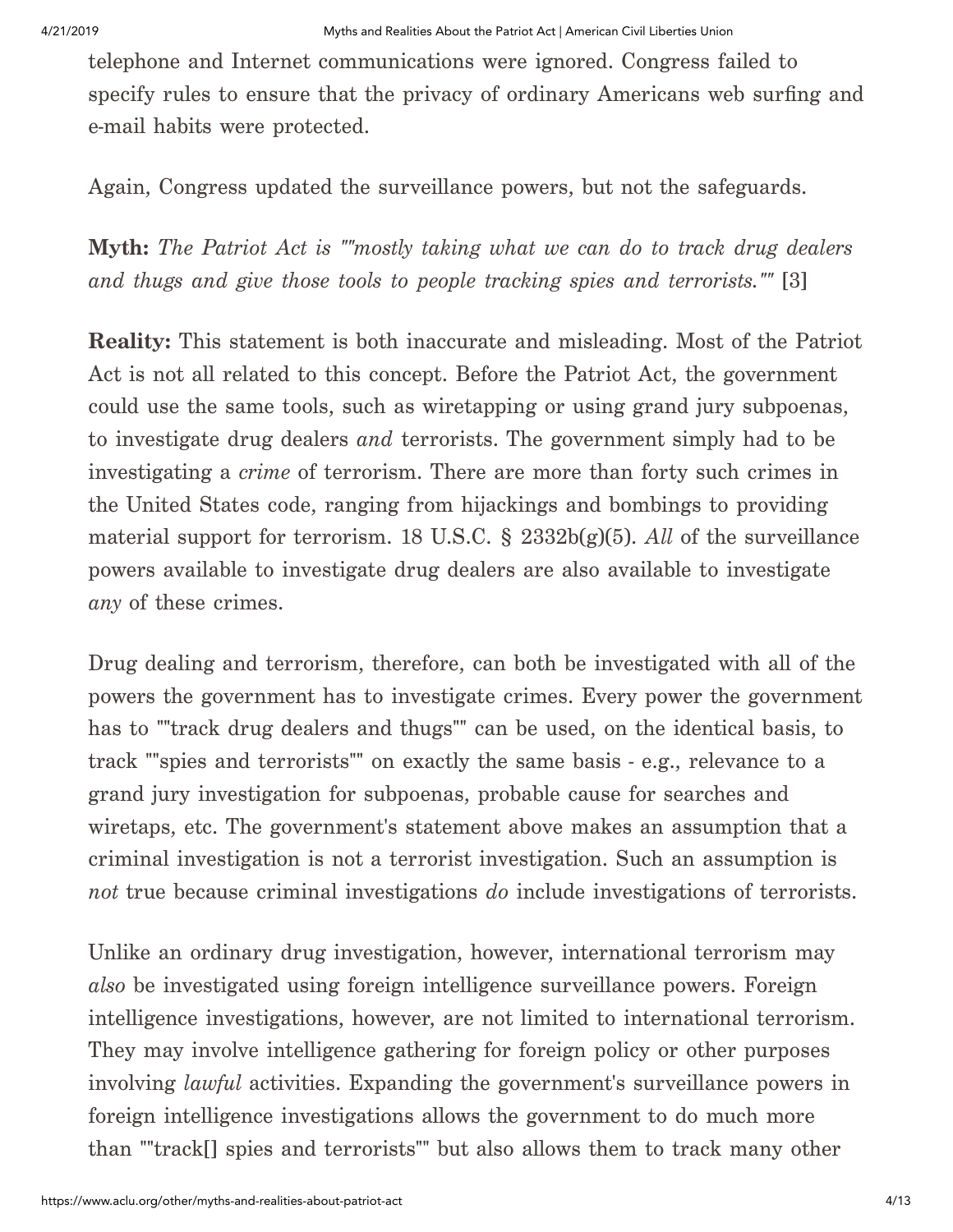people, including Americans and others not suspected of involvement in terrorism or crime at all.

Myth: *The codification of delayed notice warrants in the Patriot Act ""brought national uniformity to a court-approved law enforcement tool that had been in existence for decades.""* [4]

Reality: The Patriot Act's ""sneak and peek"" provision is about *lowering standards* for sneak and peek warrants, not imposing uniformity. The two circuit courts that upheld the use of delayed notice warrants imposed a very similar rule, including a presumptive seven-day limit on delaying notice. Delayed notice search warrants, or ""sneak-and-peak"" warrants, allow investigators to enter an individual's business or dwelling to obtain limited and specific information for an investigation and notifying the individual of the search at a later date. Section 213 of the Patriot Act overturns the seven-day rule and instead allows notice of search warrants to be delayed for an *indefinite* ""reasonable time."" Section 213 authorizes a judge to delay notice upon a showing of *reasonable* cause instead of probable cause to believe that there will be an adverse result if notice is given to the target of the search warrant.

Myth: *The primary effect of the Patriot Act was to ""bring down this 'wall' separating intelligence officers from law enforcement agents"" [5] in coordination and information sharing.*

Reality: Information sharing between criminal and intelligence investigations occurred before 9/11 and the Patriot Act. The primary effect of the Patriot Act was to remove necessary checks and balances in foreign intelligence investigations.

According to the 9/11 Commission Report, procedures only restricted information sharing between agents and criminal prosecutors, ""not between two kinds of FBI agents, those working on intelligence matters and those working on criminal matters.""[6] Moreover, agents could brief criminal prosecutors on the information obtained from investigations, but the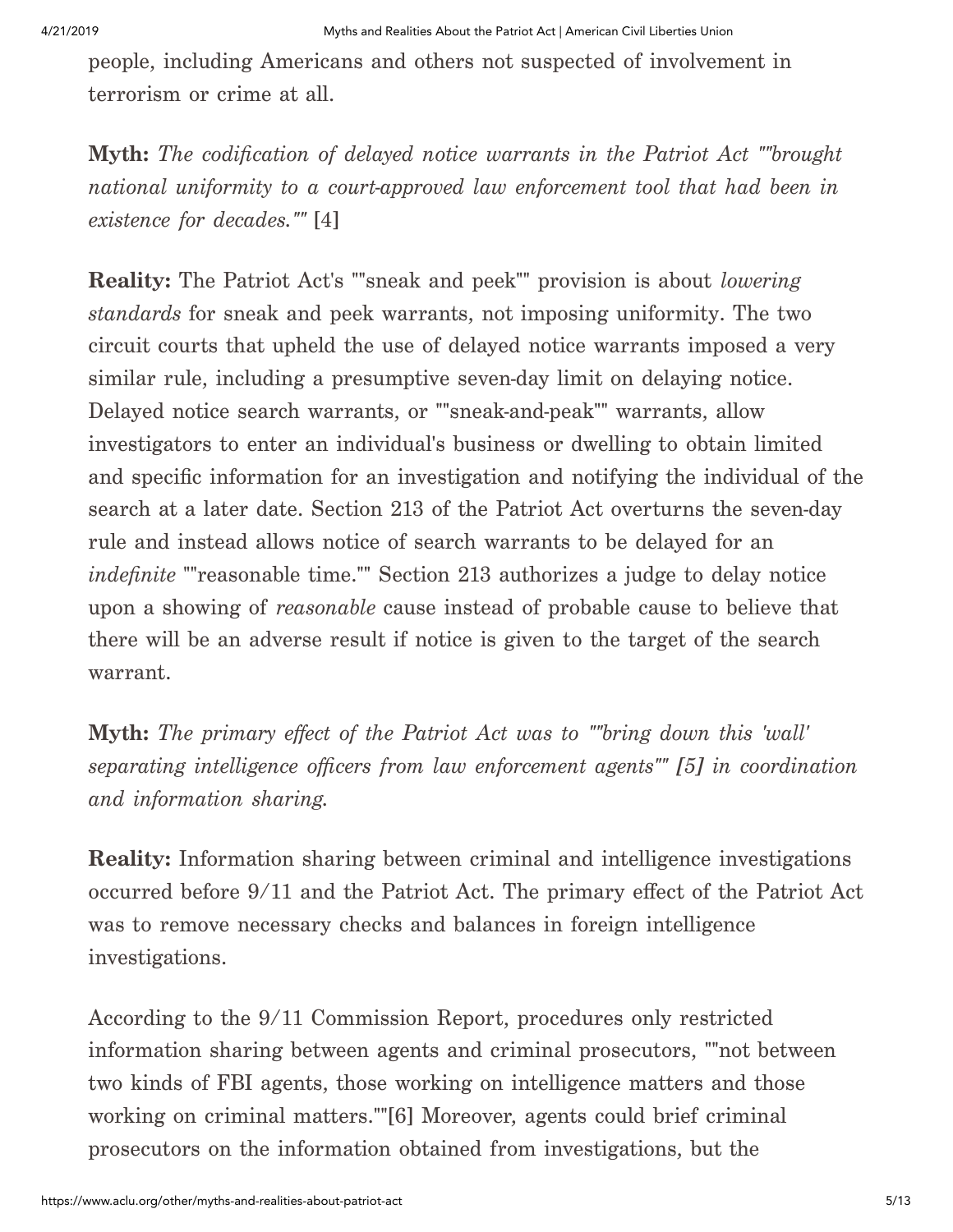prosecutors could not control the information itself. Also, information gleaned from FISA surveillance was repeatedly used in criminal cases because communication of that evidence from intelligence investigators to criminal investigators was permitted before the Patriot Act.

The ""wall"" was more a product of bureaucratic misinformation than statutorily imposed impediments. Former Attorney General Reno issued formal procedures intended to manage only the information sharing between Justice Department prosecutors in intelligence investigations and the Federal Bureau of Investigations in criminal investigations to prevent appearances of impropriety in information sharing practices. The procedures, however, were immediately misunderstood and exaggerated. The FBI exaggerated this limitation to mean that it could not share any intelligence information with criminal investigators, even if the intelligence information was not obtained under the FISA procedures. The NSA also imposed informal caveats on NSA Bin-Laden-related reports that required approval before sharing the information with criminal prosecutors and investigators. Instead of following the procedures, agents kept information to themselves.

Because these problems resulted from a misunderstanding of the law, not the law itself, the Patriot Act is not the reason for improvements in information sharing. FISA information, properly obtained for foreign intelligence purposes, could always be shared with criminal investigators if relevant to crime. Rather, the Patriot Act is about *making it easier to use FISA as an end-run around the Fourth Amendment.*

Myth: *The Patriot Act's ""new powers have allowed authorities to charge more than 400 people in terrorism investigations since the attacks of Sept. 11, 2001, and convict more than half.""* [7]

Reality: The government often accuses critics of wrongly blaming the Patriot Act for terrorism-related abuses that are not related to the Patriot Act. Here, the government is attributing convictions it says are terrorism-related that have nothing to do with the Patriot Act, with no explanation as to how any of them were related, if at all, with the Patriot Act.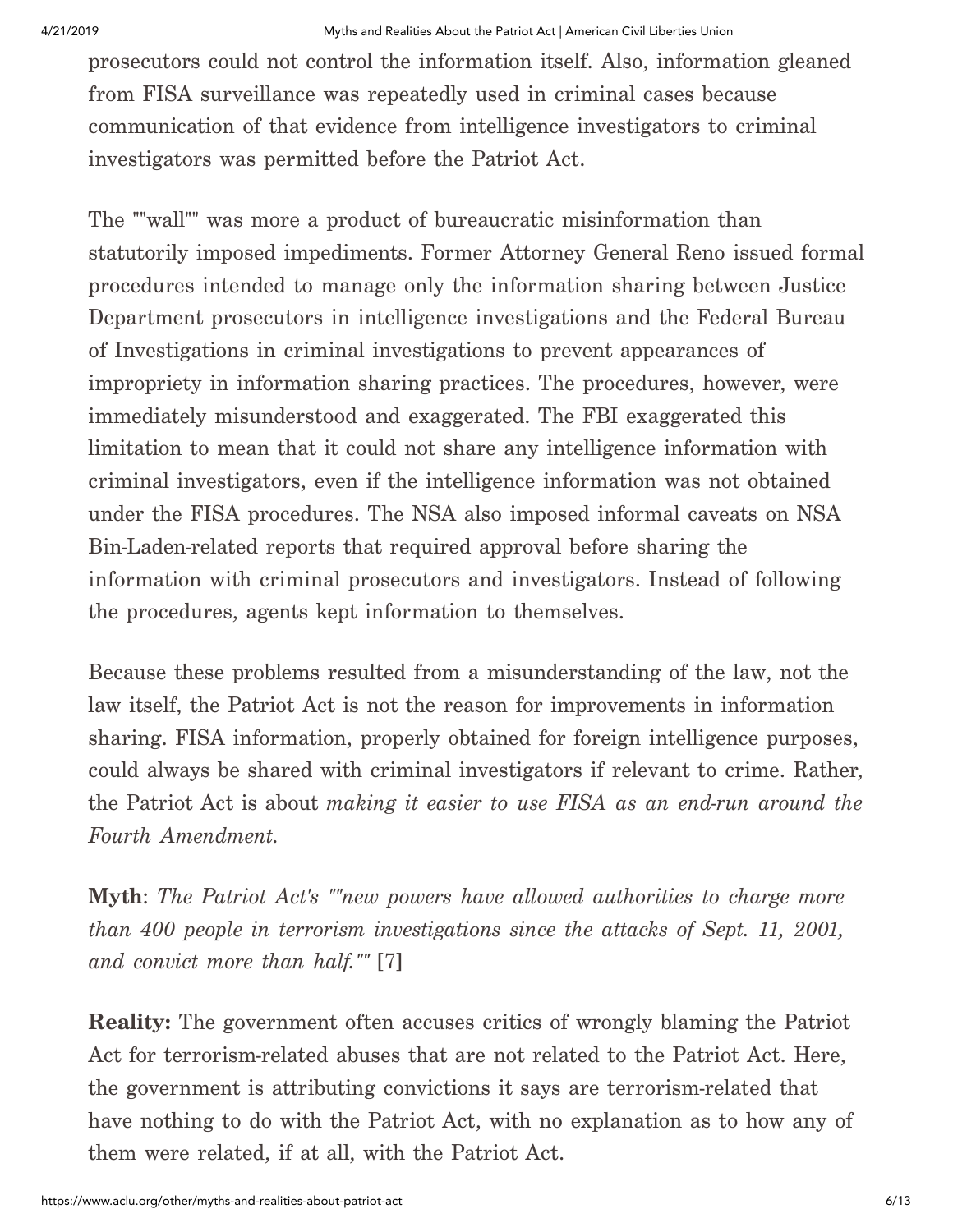The government's numbers are also severely inflated. The ""400 convictions"" claim overstates actual number of convictions and omits a number of key facts related to these numbers. A list obtained by the Justice Department defines only 361 cases defined as terrorism investigations from September 11, 2001 to September 2004.[8] 31 of the entries on the list were blacked out. Only 39 of these individuals were convicted of crimes related to terrorism. The median sentence for these crimes was 11 months. This figure indicates that the crime that the government equated with terrorism was not serious. A study conducted by TRAC at Syracuse University notes that ""despite the three-and-ahalf-fold increase in terrorism convictions, the number who were sentenced to five years or more in prison has not grown at all from pre-9/11 levels.""[9] The convictions were more commonly for charges of passport violations, fraud, false statements, and conspiracy.[10] Moreover, the median prison time for a serious offense, such as providing material support to a terrorist organization was only 4 months.[11]

Myth: *The Patriot Act does not contain a provision that allows the government to obtain library records, and ""[t]he reading habits of ordinary Americans are of no interest to those investigating terrorists or spies.""* [12]

Reality: Section 215 of Patriot Act *does* cover library records. It authorizes the government to more easily obtain a court order requiring a person or business to turn over documents or things ""sought for"" an investigation to protect against international terrorism. Business records include library records. Both Foreign Intelligence Surveillance Act records demands and national security letters (which cover more limited categories of records, including, according to the government, some types of library records relating to Internet access) can be used to obtain sensitive records relating to the exercise of First Amendment rights, including the reading habits of ordinary Americans. For example, a records demand could be used to obtain a list of the books or magazines someone purchases or borrows from the library. Moreover, the government can obtain medical records containing private patient information. The government can also obtain records and lists of individuals who belong to political organizations if it believes the organization espouses political rhetoric contrary to the government.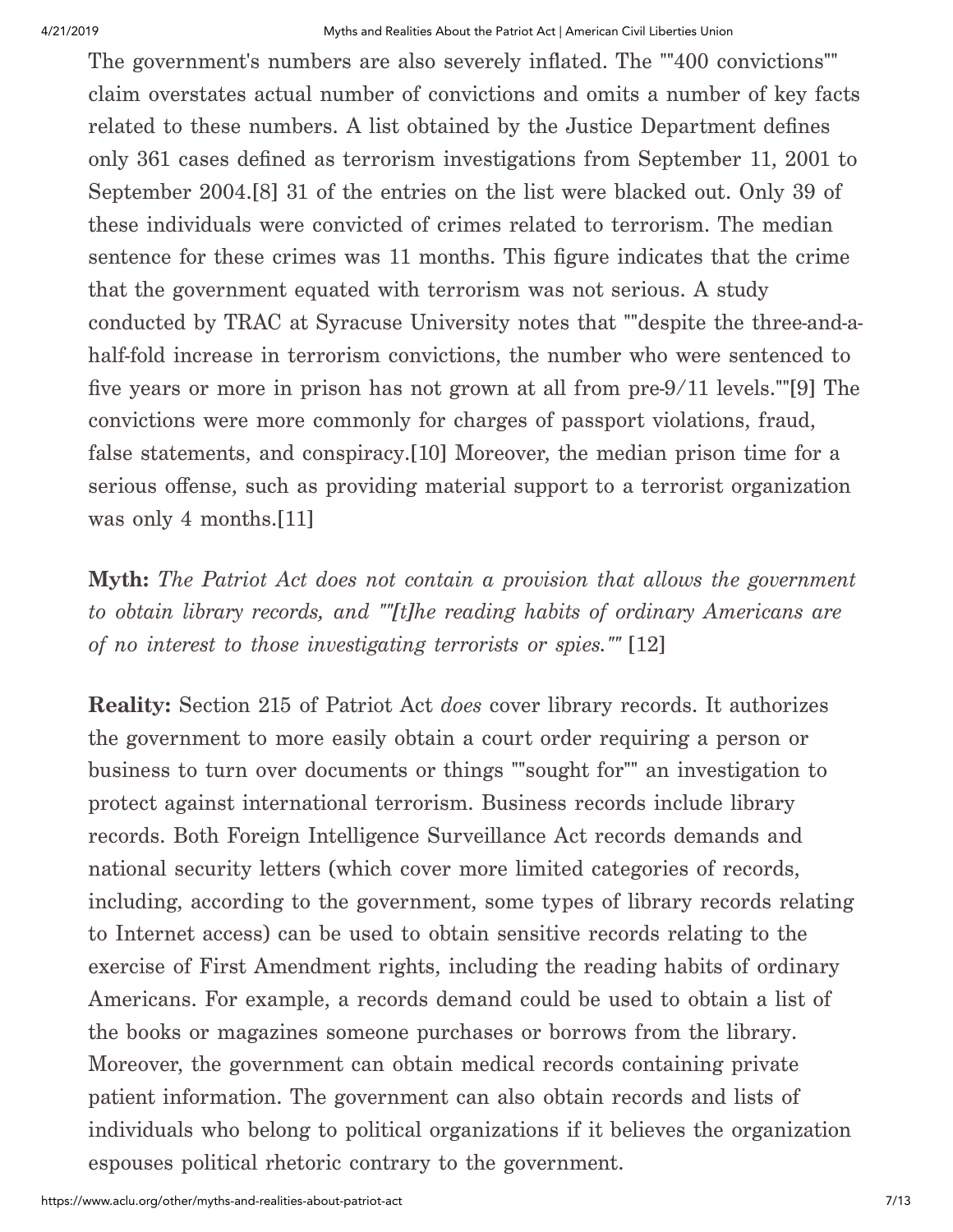While both national security letters and section 215 records demands cannot be issued in an investigation of a United States citizen or lawful permanent resident if the investigation is based ""solely"" on First Amendment activities, this provides little protection. An investigation is rarely, if ever, based ""solely"" on any one factor; investigations based in large part, but not solely, on constitutionally protected speech or association are implicitly allowed.

Myth: *""[The] Patriot Act is chock-full of oversight in a lot of ways that regular criminal procedure is not: full of the involvement of federal judges?""* [13]

Reality: The statute authorizing the use of ""national security letters"" as amended by the Patriot Act 505(a) contains *no* judicial oversight. The statute allows the government to compel the production of financial records, credit reports, and telephone, Internet, and other communications or transactional records. The letters can be issued simply on the FBI's own assertion that they are needed for an investigation, and also contain an automatic and permanent nondisclosure requirement. In the most controversial portions of the Patriot Act that require judicial oversight, the judge wields a rubber-stamp. For example, Section 215 requires the FBI to apply to a Foreign Intelligence Surveillance Court to obtain an order for the production of business records. The FBI must only specify that the records pertain to a foreign intelligence investigation, a vague and broad concept. The judge is required to issue the order after the FBI makes this specification, making the judicial review a mere formality than actual oversight.

Myth: *Critics believe that the Patriot Act authorized federal law enforcement power to arrest and indefinitely detain material witnesses.*

Reality: Federal law enforcement is abusing the current material witness statute, which the Patriot Act did not amend, to improperly detain ""material witnesses"" and failing to provide these detainees their rights in accordance with criminal statutes. The material witness statute [14] was used prior to the Patriot Act and authorizes the federal government to arrest a witness if the government demonstrates in an affidavit to a federal district court that the witness has testimony that is material to a criminal proceeding *and* ""it is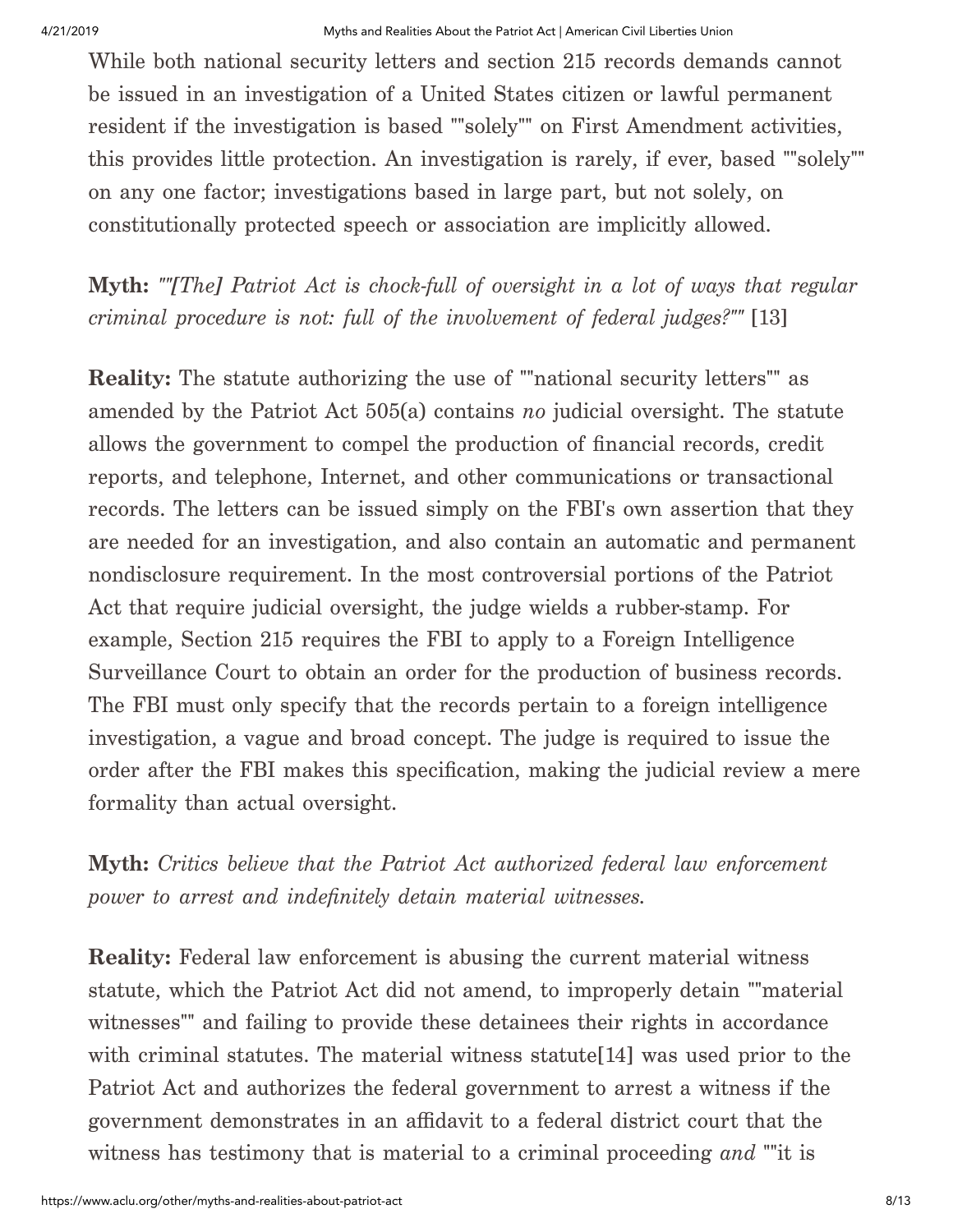shown that it may become impracticable to secure the presence of the person by subpoena.""[15] Congress enacted this material witness statute for use in limited circumstances. A court may authorize the arrest of a witness who will likely flee if subpoenaed or will otherwise avoid testifying in a criminal proceeding *and* if it accepts the affidavit demonstrating that the witness has ""material"" information to the criminal proceeding.

The government following September 11, however, has used this material witness statute to detain individuals whom the government believes has information concerning a terrorist investigation. It has failed to provide them their rights to counsel, an initial hearing to determine whether the individual poses a flight risk,[16] and prevented the individuals from contacting family members that they have been arrested. Most of these ""material witnesses"" have not been charged with any crime and were proven innocent.

## Myth: *Critics are irresponsibly calling for the repeal of the Patriot Act.*

Reality: Most responsible critics do *not* call for the repeal of the Patriot Act. They believe that parts of the Patriot Act are necessary but they support including amendments to the Patriot Act that will restore reasonable checks and balances that will protect civil liberties while ensuring our national security. Such amendments include making explicit that a recipient of a national security letter has the right to file a motion to quash the records demand. They support amendments to the statute to time limit the nondisclosure of receiving a national security letter or a section 215 court order, and to exempt attorney-client communications from the ""gag"" rule. Attorney General Gonzales stated he also supports such amendments.

# Myth: *The Patriot Act is ""certainly constitutional.""* [17]

Reality: This statement is inaccurate. Two sections of the Patriot Act have been declared unconstitutional. In *Doe v. Ashcroft*, a federal district court struck down a ""national security letter"" records power expanded by the section 505(a) of the Patriot Act, noting that the failure to provide any explicit right for a recipient to challenge a such a broad national security letter search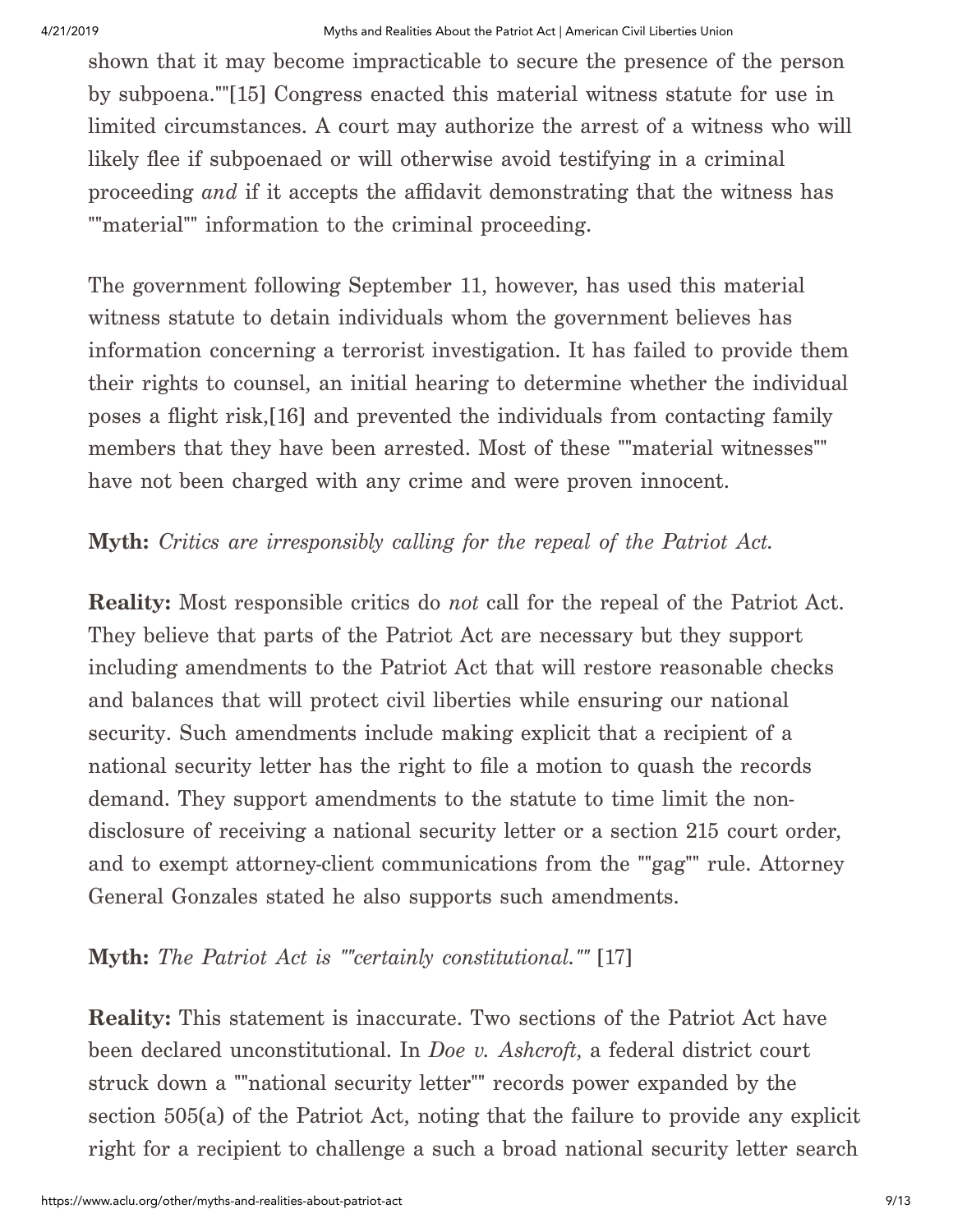order power violated the Fourth Amendment. It also held that the automatic rule that the recipient can tell no one that the recipient has received the order or letter, including any attorney with whom they may want to consult, violated the First Amendment. Judge Marrero, who handed down the decision, noted as an example of the kind of abuse now authorized by the statute that it could be used to issue a NSL to obtain the name of a person who has posted a blog critical of the government, or to obtain a list of the people who have e-mail accounts with a given political organization. *Doe* struck down in its entirety the national security letter statute that was amended by the Patriot Act, rendering all of section 505(a) inoperative if the decision is upheld on appeal.

In *Humanitarian Law Project v. Ashcroft*,[18] the court held that specific phrases in Title 18 Section 2339A, as amended by the Patriot Act section 805(a)(2)(B), violated First Amendment free speech rights and Fifth Amendment due process rights. Section 2339A criminalizes providing "material support or resources" to terrorists and defines material support as including, inter alia, "expert advice or assistance."[19] The plaintiffs in the case sought to provide support to lawful support to organizations labeled as terrorist organizations. The court agreed with the plaintiffs' argument that the phrase ""expert advice or assistance"" was vague and it prohibited protect speech activities, such as distributing human rights literature or consulting with an attorney.[20] The court noted that the Patriot Act bans *all* ""expert"" advice regardless of the nature of the advice,[21] which assumes that all expert advice is material support to a terrorist organization. Moreover, the court held that the phrase violated due process by failing to give proper notice of what type of conduct was prohibited.[22]

### **Footnotes**

[1] *Reauthorization of the USA PATRIOT Act: Hearing Before the Committee on the Judiciary United States House of Representatives*, 109th Congress, (2005) (testimony of James B. Comey, Deputy Attorney General, U.S. Department of Justice) [hereinafter *Comey Testimony June 8, 2005*].